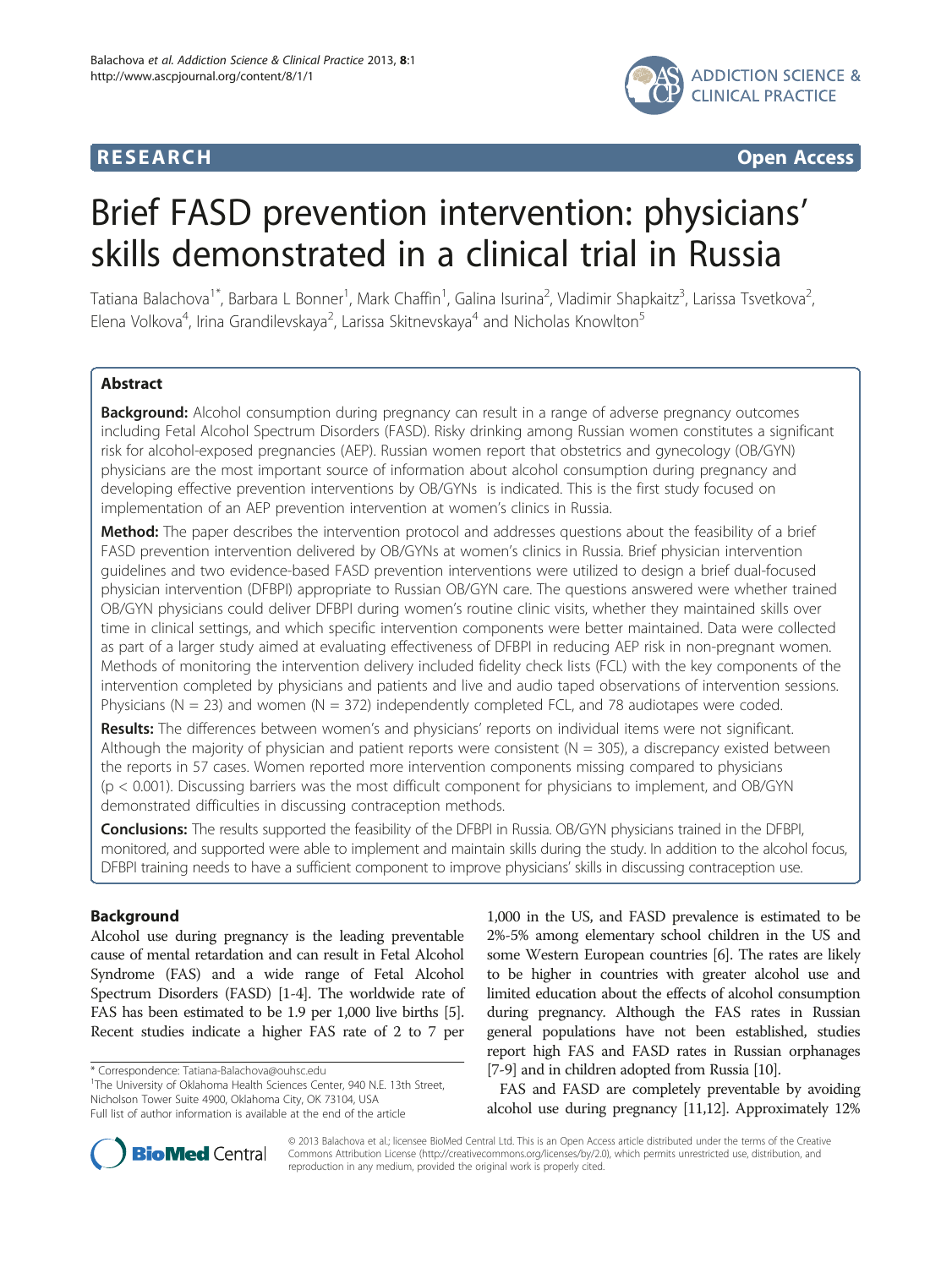of women in the US [\[13\]](#page-8-0) and over 20% worldwide consume alcohol during pregnancy [\[14](#page-8-0)]. Most women eliminate or reduce alcohol consumption on learning that they are pregnant. However, approximately half of all pregnancies are unplanned, and many women are not aware they are pregnant until four to six weeks into pregnancy and continue using alcohol at pre-pregnancy levels [[15\]](#page-8-0). As a result, a significant proportion of women consume alcohol during the early stages of pregnancy prior to pregnancy identification [\[14,16](#page-8-0)]. Studies indicate that alcohol exposure early in pregnancy may affect fetal development even if followed by later gestational abstinence [[17](#page-8-0)]. A combination of at-risk drinking with the possibility of becoming pregnant constitutes a significant risk for alcohol-exposed pregnancies (AEP), and a pre-conceptional approach to preventing FASD has been recommended [[18](#page-8-0)].

In Russia, nearly all women report drinking in the year before pregnancy, and depending on the study, 20%-60% drink to some extent after pregnancy recognition, and 3%-7.4% report binge drinking during pregnancy [\[19,20](#page-8-0)]. In a longitudinal outcome study of 413 pregnant women in Moscow, 20.2% reported binge drinking around the time of conception, and 4.8% reported binge drinking in the most recent month of pregnancy [\[21](#page-8-0)]. In a sample of 648 women recruited from women's clinics in two regions of Russia, between 32% and 54% of non-pregnant women were at risk for AEPa [\[19\]](#page-8-0) in contrast to 2% of non-pregnant women in a US national sample [\[22](#page-8-0)]. Applying comparable risk criteria, the general population at-risk rate in Russia (32%-54%) was higher then that of the highest risk women in the US, i.e., US women at drug and alcohol treatment centers US (24%) [\[22\]](#page-8-0). Many Russian women eliminate or significantly curtail alcohol consumption after pregnancy recognition, but minimal reduction in use occurs during the pre-conception period, even among women who are actively attempting to become pregnant [[19\]](#page-8-0). Among women who were trying to conceive, 67% reported binge drinking in the prior three months [\[14\]](#page-8-0). The prevalence of binge drinking among Russian women who might become or are trying to become pregnant constitutes a significant public health problem.

Brief physician intervention (BPI) has been recognized as an effective approach to reducing alcohol use and related health problems in patients at risk in primary care [[23,24](#page-8-0)]. Although research provides some evidence that BPI reduces women's AEP risk [[25](#page-8-0)-[32\]](#page-8-0), studies are needed to ascertain the efficacy of brief interventions (BI) for women and to determine the type of AEP prevention interventions that could be the most effectively implemented in primary health care [[33-35\]](#page-8-0). BPI can be effective in reducing AEP risk if it is feasible, deliverable, and correctly implemented; however, feasibility has sometimes proven challenging [[36](#page-8-0)-[39\]](#page-9-0). In order to have a significant public health impact, intervention models must have both efficacy and deliverability. In other words, the intervention must be amenable to implementation, at scale, within authentic service systems, with reasonable fidelity and quality, and in substantial quantity. Feasibility of AEP prevention utilizing BPI in the Russian cultural context and health care system has not been studied.

Our initial studies of AEP risk in Russia used survey and interview methods with women and physicians in order to inform development of an AEP prevention strategy. Key findings included that a) the periconceptual period appeared to be a critical risk window; b) Russian women viewed their OB/GYN physicians as having perhaps the single strongest influence on their health beliefs and behaviors; c) most women already modify their drinking after pregnancy recognition, largely due to an interest in their baby's health; and d) most women are unaware of AEP risk prior to pregnancy identification. Based on these key findings, we adapted a BPI model (to be described in detail later) and began implementing it at OB/GYN clinics in Russia. The parent study was a two-arm, 20-site, siterandomized trial aimed at evaluating the effectiveness of an intervention to reduce the risk for AEP in non-pregnant women. OB/GYNs ("women's clinics") were randomly assigned to intervention or control (no intervention) condition, and study participants were recruited from both intervention (10 clinics) and control sites (10 clinics). The aim of the current paper is to describe the BPI model that was developed and deployed at the intervention clinics, and present information drawn from implementation of quality control efforts about its feasibility and deliverability in the Russian context. This is the first study focused on implementation of an AEP prevention intervention at women's clinics in Russia. Subsequent papers will examine intervention impact on downstream client level AEP risk outcomes.

# Methods

The study was reviewed and approved by Institutional Review Boards at St. Petersburg State University (SPSU) and the University of Oklahoma Health Sciences Center (OUHSC) and was conducted with approvals from the participating clinics.

# Setting and participants

The study was conducted at public women's clinics in two locations in Russia represented by the major urban population of St. Petersburg (SPB) and more rural population of the Nizhny Novgorod Region (NNR). A total of ten clinics, five at each location (SPB and NNR), were assigned to the intervention. The clinics varied from a small rural clinic with one OB/GYN in the NNR to a large urban clinic with over 20 OB/GYNs in SPB. Commitments from the SPB and NNR Health Administrations were received to ensure cooperation from the participating clinic directors.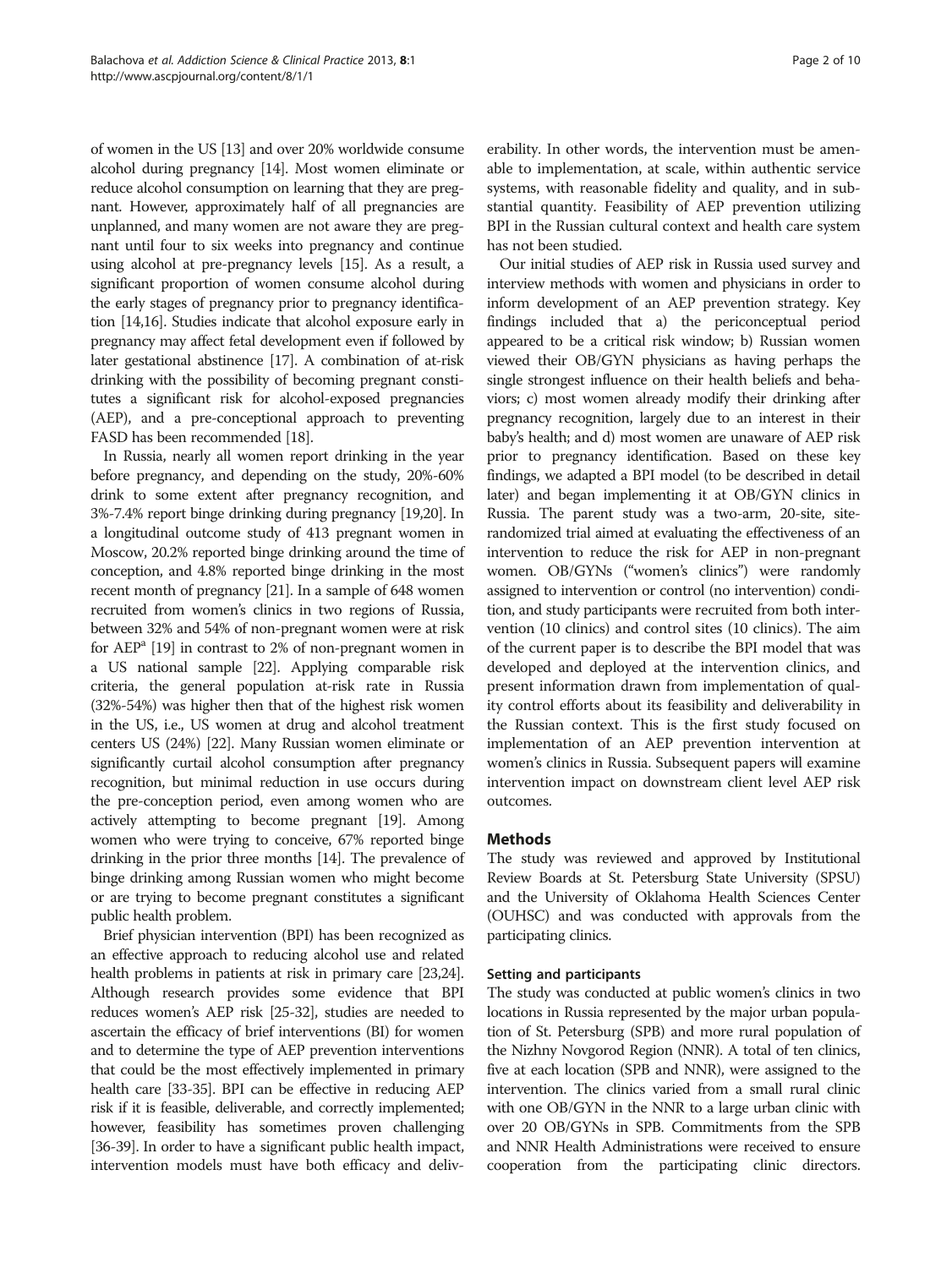Organizational support was obtained from the clinic directors to participate in the study and to allow participating physicians at intervention clinics to incorporate the study intervention into routine clinic visits with the study participants. Participating physicians met the following criteria: 1) certified in obstetrics and gynecology, 2) employed at least 50% time at a clinic assigned to the intervention, 3) agreed to serve in the study, 4) participated in the intervention training, and 5) demonstrated skills in completing the intervention protocol. A total of 26 OB/GYN physicians were trained in the protocol. Two did not commit to participate in the study, and one did not meet the post-training skills criteria and was removed. A total of 23 OB/GYN physicians (8 in NNR and 15 in SPB) participated in the study as interventionists. The physicians were female with a mean age of 38 years and average of 13 years in practice. Physicians were reimbursed approximately \$20 per intervention.

Patient participants were recruited for the study as consecutively enrolled non-pregnant women who were at risk for AEP between July, 2009-July, 2011. Patient inclusion criteria were: a) childbearing age women (ages 18–44 years); b) fertile; c) not currently pregnant (by self-report or a test result); d) engaging in AEP risk behaviors, i.e., specifically reporting having unprotected intercourse at least once in the last six months and drinking eight or more drinks per week on average or four or more drinks on one occasion within the past three months; e) living in the area served by one of the study clinics; f) available for follow-up for 12 months; and g) providing voluntary informed consent. A plan was made to over-recruit women with higher alcohol consumption to have at least 20% of the sample score 8 or higher on the Alcohol Use Disorders Identification Test (AUDIT) [\[40\]](#page-9-0). A review of women's AUDIT scores conducted after enrolling 80% of the targeted sample at each study location indicated a significant number of study participants with high AUDIT scores at the majority of clinics (N=8). At the remaining two clinics, AUDIT was administered upon screening to recruit few heavier drinkers. A total of 374 women were recruited at the 10 intervention clinics in SPB (n=197) and the NNR (n=177); 29% of the study participants scored 8 or higher on AUDIT. Participants received a gift at completion of the baseline assessment and the first intervention session (an equivalent of \$25).

# Intervention protocol

The intervention was adapted from two evidence-based FASD prevention interventions, Healthy Moms [[30](#page-8-0)] and Project CHOICES [\[41\]](#page-9-0). Results from our previous studies in Russia guided selection and adaptation of this intervention protocol. The high prevalence of AEP risk among non-pregnant women in Russia who combine at-risk drinking with a possibility of becoming pregnant [\[19\]](#page-8-0) dictated a need in intervention that would target women prior to

pregnancy, e.g., non-pregnant women of childbearing age, and addressing both behaviors that place women at AEP risk, e.g. at-risk drinking and inconsistent family planning/ contraception. Women from our prior studies indicated that advice by OB/GYN physicians or nurses would be the most trusted source of information about health behaviors and alcohol consumption during pregnancy [\[42\]](#page-9-0). There is a well-established Russian OB/GYN health care system with services such as prenatal care and family planning/contraception services provided at district women's clinics free of charge. Based on our prior surveys of physicians and interviews with Russian experts, it was decided that the intervention protocol should be brief, incorporated in a routine clinic visit, and should require one to two sessions maximum as it is unlikely that some non-pregnant women would return for more than one follow-up visit. This is the first intervention protocol for AEP prevention in Russia and the first protocol for a dual-focused AEP prevention intervention designed to be deliverable by OB/GYN physicians during routine women's clinic visits.

First, we reviewed BI guidelines to make certain that the major components of effective interventions (e.g., advice, feedback, goal setting, additional contacts for further assistance, and support [\[24](#page-8-0)[,43\]](#page-9-0)) were included in the intervention protocol. Second, we reviewed FASD prevention studies and extracted elements from two evidence-based FASD prevention interventions with sound evidence for reducing AEP risk in non-pregnant women: Healthy Moms [[30](#page-8-0)] and Project CHOICES [[41](#page-9-0)]. Project CHOICES is a dual-focused intervention drawn from the Motivational Interviewing (MI) [\[44](#page-9-0)] framework and designed to decrease the AEP risk in non-pregnant childbearing age women by either reducing drinking or improving contraception or both. However, CHOICES itself could not be directly used within our intended parameters because it requires four 45 to 60 min counseling sessions with a mental health professional/counselor and one contraception session with a family planning clinician. A key reason for selecting CHOICES as one source for adaption to the Russian context was its flexibility in targeting both prevalent among Russian women problematic behaviors (risky drinking and lack of contraception) in one intervention. Also, OB/ GYN physicians assess and assist women in contraception use and are in a unique position to deliver this facet of the CHOICES approach. This is the first feasibility study testing delivery a dual-focused AEP prevention intervention by OB/GYN physicians.

We adapted the structural elements from the Healthy Moms [\[30\]](#page-8-0) protocol to make our intervention deliverable during routine clinic visits. The Healthy Moms protocol was designed for women in the postpartum period to be deliverable in two 15-min clinic visits followed by two phone calls by OB/GYNs, outpatient nurses, or research staff. Similarly to CHOICES, Healthy Moms utilizes MI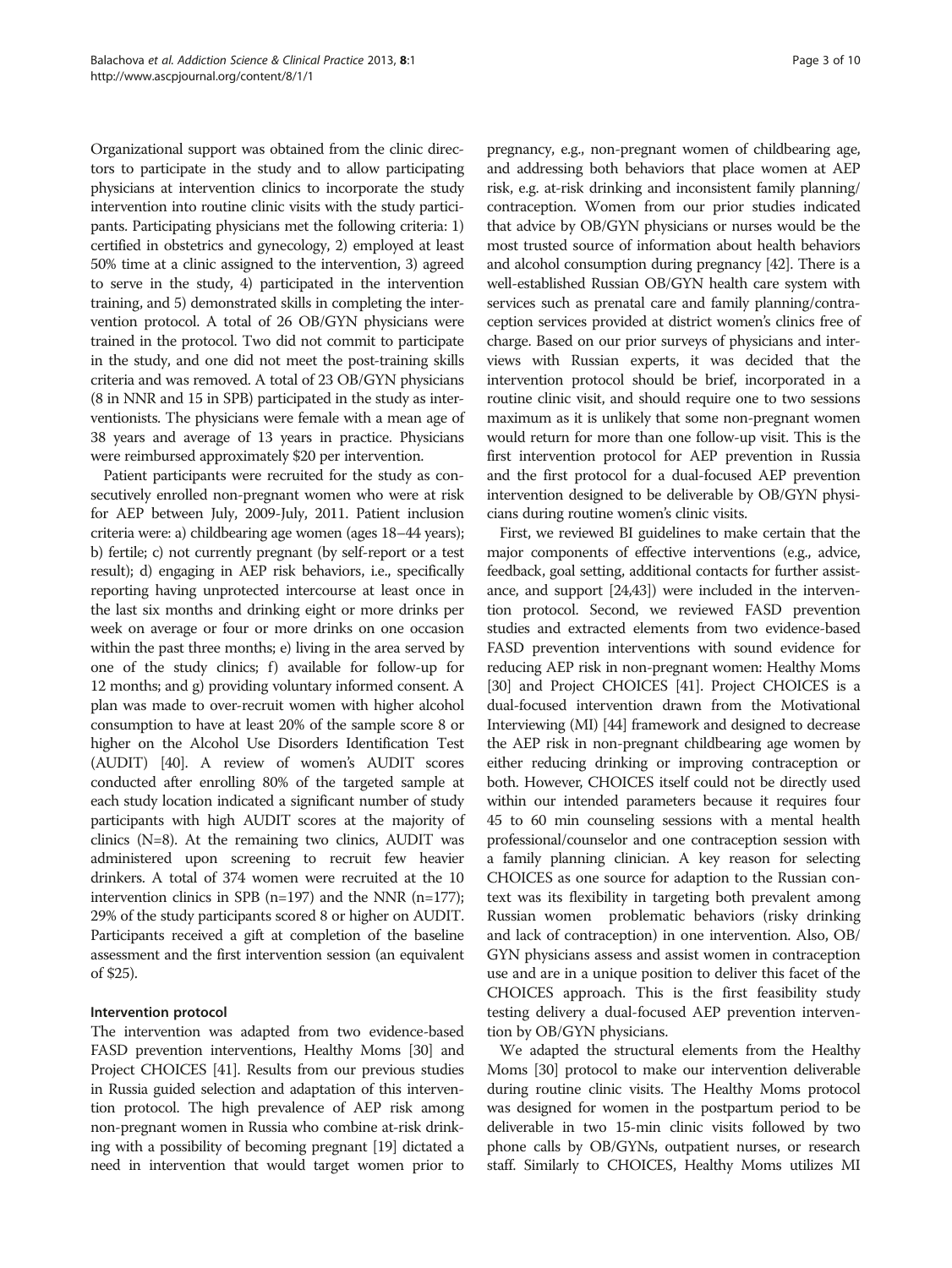and includes a patient workbook that contains results of screening and personalized feedback about AEP risk, worksheets on drinking (and contraception in CHOICES), and drinking diary cards.

The adapted protocol, which was termed the Dual-Focused Brief Physician Intervention protocol (DFBPI), implements MI principles, focuses on both contraception and alcohol use, and is designed to be deliverable routinely by OB/GYN physicians at women's clinics. The intervention targets childbearing age non-pregnant women who are at risk for AEP, i.e., risky drinkers who are using contraception inconsistently. The DFBPI protocol and materials were prepared in consultation with Russian project consultants, obstetricians and behavioral health experts, including Russian women. The CHOICES and Healthy Moms intervention materials (e.g. workbooks) were translated and modified in accordance with DFBPI. Materials were translated and back translated by bi-lingual behavioral health experts in order to ensure that the materials were culturally congruent, accurate, and would be correctly comprehended by Russian women. A physician training protocol was developed and pre-tested by the study research group in a small randomized educational trial using a two-arm, pre/ posttest design [\[45\]](#page-9-0). The results of this study showed that Russian OB/GYN physicians randomized to the training condition demonstrated significantly improved skills after the training.

The DFBPI, with the translated title, Baby's Health is Your Choice, consisting of two face-to-face structured brief 5–10 min intervention sessions was incorporated in OB/ GYN clinic visits scheduled approximately one month apart. Because of the lack of informational materials about contraception in Russia, an educational brochure [\[46\]](#page-9-0) about contraception methods was also developed for the study. The DFBPI physician algorithm or steps to be taken by physicians are included in Figure [1](#page-4-0).

In the intervention condition during the first visit, a woman's contraception practices and alcohol use were assessed and feedback about AEP risk was provided. The woman received informational materials about the effects of alcohol on a fetus and FASD, risky levels of alcohol use, and contraception methods; was provided an opportunity to discuss her options and possible barriers; was assisted in setting up her AEP reduction goal (if she chose AEP reduction); received a workbook with exercises; and was scheduled for a follow-up visit. (Key structural elements of the first intervention session protocol are included in Figure [2\)](#page-4-0).

The workbook consisted of condensed intervention messages that included 1) self-determination/feedback about the woman's risk for AEP; 2) defining safe alcohol use during pregnancy, if attempting to become pregnant or if at-risk of unintended pregnancy; 3) recommended drinking limits if using contraception; 4) family planning/appropriate contraception use; 5) how to reduce AEP risk; 6) work-

sheets for self-evaluation of importance, confidence, and readiness to use alcohol safely; 7) plans for pregnancy or contraception, 8) decisional balance regarding alcohol and contraception use; 9) goal setting, and 10) a diary to record intercourse, contraception use, and alcohol use during the subsequent four weeks. The participant was asked to read information in the workbook and educational brochures about FASD and contraception, complete exercises and the diary between visits, and bring the book to the next clinic visit to discuss with the OB/GYN. The second session protocol is tailored to the woman's choice of pregnancy planning or contraception. (The key structural elements of the second intervention session are included in Figure [3](#page-5-0)). The two DFBPI sessions were incorporated into routine OB/GYN clinic visits and could include taking a medical history, conducting a physical exam, and providing prescriptions or contraceptives if indicated. The estimated total time required for physicians to deliver the DFBPI was 5–10 min per session.

#### Training and monitoring of physicians

Physicians were trained in the intervention by the study supervisors who were PhD level psychologists and a senior MD/PhD OB/GYN physician. The training included a three-hour FASD education module on the effects of alcohol consumption during pregnancy, FASD, prevention, and screening and brief interventions followed by a fourhour instructional and practice workshop. The physicians learned the DFBPI protocol, application of basic MI principles, and practiced conducting the intervention in a nonjudgmental and empathic manner. The intervention protocol was presented in a step-by-step format with instructions, and skill training techniques such as scenarios, video demonstration, and role plays, which were employed to train physicians to the behavioral competency criteria by demonstrating their delivery of all components of the 5–10 min DFBPI protocol. Feasibility and deliverability data for the DFBPI protocol were drawn from project quality control efforts. Physicians delivering DFBPI were monitored in four ways. Monitoring included reviews of the intervention fidelity check lists (see [Measures](#page-4-0) section) completed by physicians and by patients after each intervention session, direct observations of physician's intervention interactions with patients conducted by the study supervisors (at least one session was observed for each physician at the beginning of the study), and reviews of audio recordings of clinic intervention visits. The OB/GYN intervention fidelity plan required completing 80% of the components of the protocol with 90% of patient contacts. The project supervising faculty, which included PhD psychologists, an OB/GYN, and a substance abuse physician, were available to provide feedback, consult about cases, problem-solve, and provide coaching as necessary.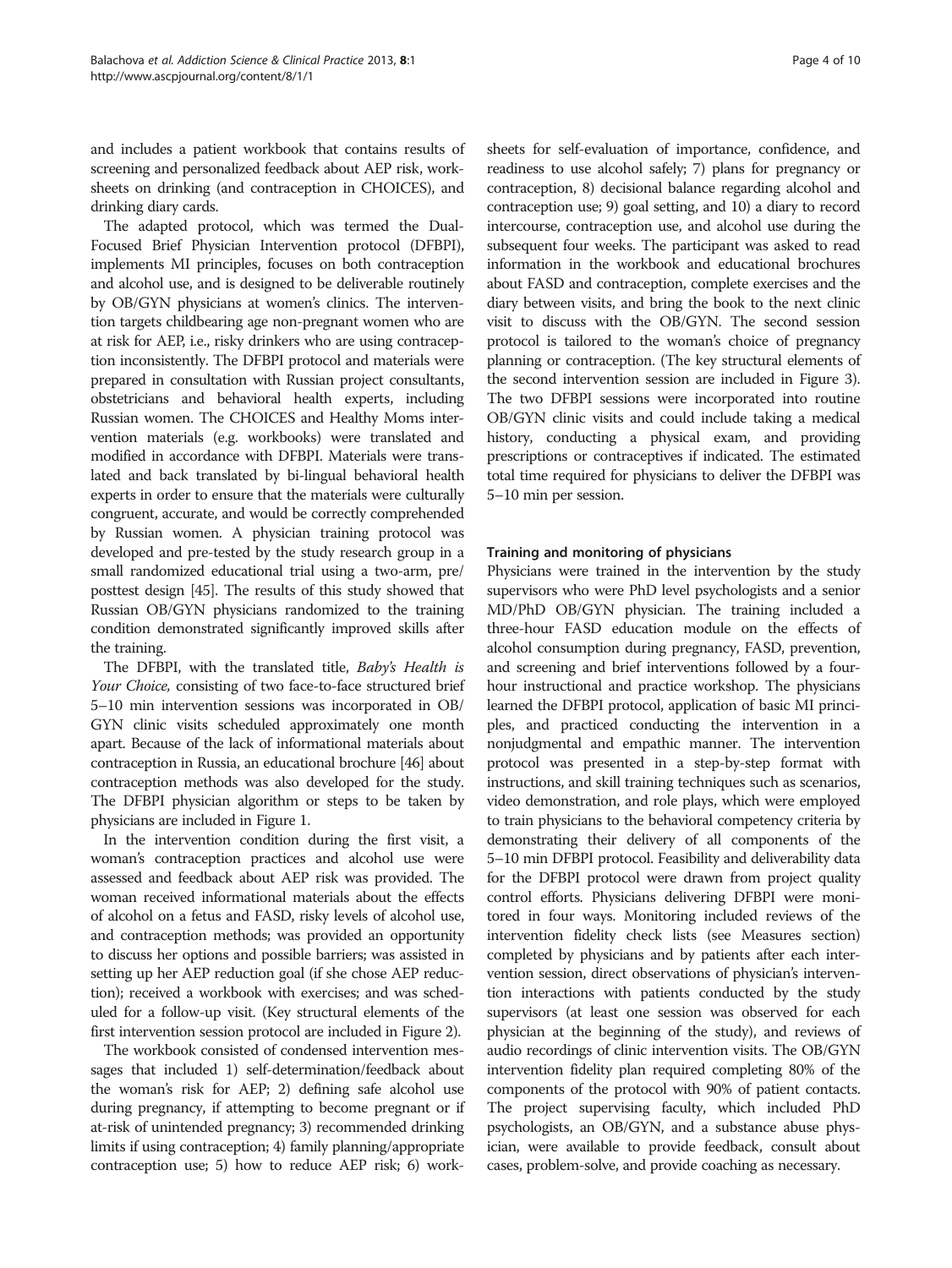<span id="page-4-0"></span>

| Assess contraception/pregnancy planning and alcohol consumption:                                                                                                  |
|-------------------------------------------------------------------------------------------------------------------------------------------------------------------|
| Ask "How often have you had four or more drinks? "or use T-ACE, TWEAK, or AUDIT                                                                                   |
| Step 2: Feedback                                                                                                                                                  |
| Provide feedback and information/facts about the effects of alcohol                                                                                               |
| Step 3: Advise and help to set up an AEP prevention goal: alcohol free pregnancy or contraception                                                                 |
| Give Advice                                                                                                                                                       |
| If there is no risk, support the woman's behavior                                                                                                                 |
| If there is arisk for the woman or fetus, discuss the behavior change: reducing/abstaining from alcohol and/or contraception                                      |
| Assess readiness to change                                                                                                                                        |
| Help to set upan AEP prevention goal if the woman chooses AEP reduction                                                                                           |
| If the woman is not ready for change, do not insist on setting up a goal (Ask "How would you feel if you had a child with FASD as a<br>result of your drinking?") |
| Support any steps in right direction, repeat the advice, reaffirm your willingness to help when she is ready/don't move to 4                                      |
| Step 4: Assist                                                                                                                                                    |
| Ask about the possible barriers and discuss how to overcome or reach the goal reaffirm your willingness to help (refer if needed)                                 |
| Assist with contraception if needed                                                                                                                               |
| Step 5: Follow-up                                                                                                                                                 |
|                                                                                                                                                                   |

### Measures

The intervention fidelity check lists (FCL) were developed for this study and included the key structural aspects of the intervention protocol. FCL were completed by women and physicians independently after each clinic intervention visit. Patient exit interviews regarding clinic visits have been used in research to monitor intervention delivery and determine feasibility of interventions [[47-49\]](#page-9-0). FCL were reviewed by Russian project faculty and consultants and pilot tested prior to implementation. Women's FCL were administered in person to patients by the study research assistants immediately after the session. Examples of women's and physicians' FCL are included in Figure 2 (women's FCL for the first session) and Figure [3](#page-5-0) (physicians' FCL for the second session). As specified by the intervention protocol, the first visit intervention components were uniform for all women while the second intervention visit components varied depending on the goals selected by the woman. The first

| <b>Question</b>                                                                                     | <b>Yes</b> | <b>No</b> |
|-----------------------------------------------------------------------------------------------------|------------|-----------|
| The doctor asked me if I planned a pregnancy or used contraception.                                 |            |           |
| The doctor asked me about my alcohol consumption.                                                   |            |           |
| The doctor told me about the incompatibility of pregnancy and alcohol use.                          |            |           |
| The doctor provided information about negative effects of alcohol on the fetus and child's health.  |            |           |
| The doctor advised me to make a choice: either stop/reduce drinking or use effective contraception. |            |           |
| The doctor asked me what I would choose.                                                            |            |           |
| The doctor helped me to make my choice (stop/reduce drinking or use effective contraception).       |            |           |
| The doctor talked to me how to achieve the goal.                                                    |            |           |
| The doctor discussed with me barriers I might face.                                                 |            |           |
| The doctor made a follow-up appointment                                                             |            |           |
| I felt the doctor's support and willingness to help me.                                             |            |           |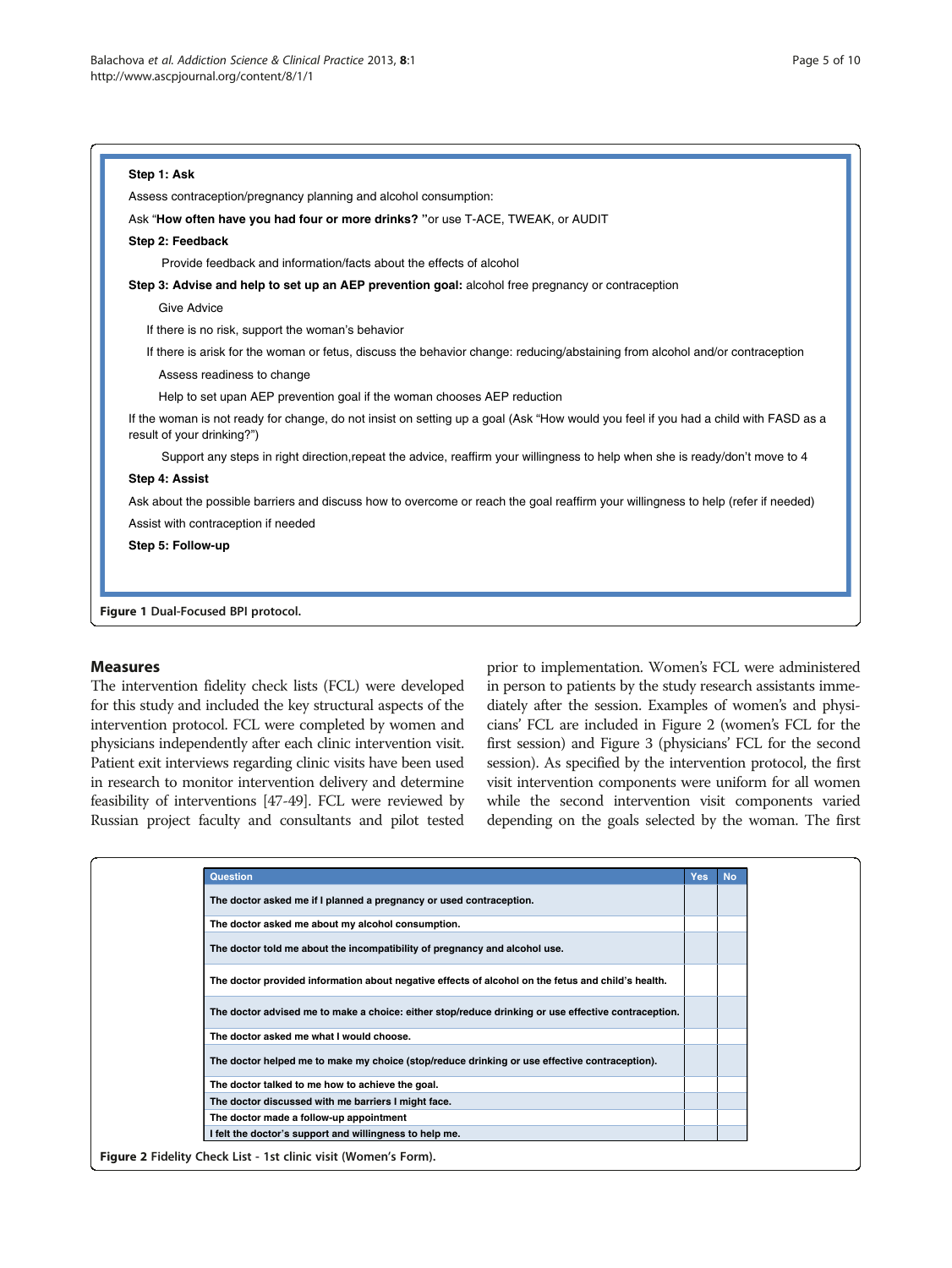<span id="page-5-0"></span>

| <b>Question</b>                                                                                                                                    | <b>Yes</b> | No |  |  |  |
|----------------------------------------------------------------------------------------------------------------------------------------------------|------------|----|--|--|--|
| 1. Discussed the goal that the woman chose for the prior month                                                                                     |            |    |  |  |  |
| 2. Reviewed the work book (how the woman was doing in regard to her goal of pregnancy<br>planning or contraception, successes and/or difficulties) |            |    |  |  |  |
| 3. The woman plans pregnancy:<br>Recommended preparations for pregnancy                                                                            |            |    |  |  |  |
| 4. The woman plans pregnancy:<br>Recommended complete abstinence from alcohol                                                                      |            |    |  |  |  |
| 5. The woman plans to use contraception:<br>Recommended effective contraception                                                                    |            |    |  |  |  |
| 4. The woman plans to use contraception:<br>Recommended responsible drinking                                                                       |            |    |  |  |  |
| 5. Demonstrated support and willingness to help                                                                                                    |            |    |  |  |  |
| 6. If a referral was made, specify to which specialist she was referred                                                                            |            |    |  |  |  |
| Figure 3 Fidelity Check List - 2nd clinic visit (Physicians' Form).                                                                                |            |    |  |  |  |

session FCL completed by physicians and women were utilized in this implementation study.

As an additional measure to ensure that physicians maintain intervention skills over the time, audio recording of first intervention sessions was implemented in year 2 of the study. The audiotapes were coded using the FCL by two research investigators independently (85% agreement between coders). The physician's intervention style/implementation of MI skills, including how non-confrontational/ non-judgmental the physicians' style of interaction was, how great an opportunity the patient had to set up her own goal, and how much the physician supported the patient's self-confidence were coded on a scale 1 to 5.

# Data analysis

Categorical variables were summarized as proportions. Categorical contingency tables were analyzed with McNemar's test if the data were paired and through a chi-square test if they were not. Continuous variables were summarized with means, standard deviations, and ranges. An alpha of 0.05 was considered statistically significant.

# Results and discussion

FCL were completed for all first clinic intervention visits (N=374) conducted by 23 physicians. Two patient FCLs were incomplete, which resulted in a total of 372 patient FCL (196 in SPB and 176 in NNR) and 23 physician FCLs utilized in the analysis.

The proportions of completion of the intervention components by physicians' and women's reports are included in Figure [4.](#page-6-0)

Completion of the intervention components varied between 100% (asked about alcohol consumption, informed about incompatibility of pregnancy and alcohol use, and helped to make a choice) and 96.5% (discussed barriers) by physicians' reports and between 100% (informed about incompatibility of pregnancy and alcohol use) and 93.8% (discussed barriers) by women's reports (Figure [4\)](#page-6-0). The differences between women's and physicians' reports on individual items were not significant. Physician and patient FCL reports were consistent in the majority of cases (N=307); however, some discrepancy existed between the reports in 57 cases (Table [1\)](#page-7-0). Women reported more intervention components missing compared to physicians' self-reports ( $p < 0.0001$ ).

Similar results were received for a subset of interventions (N=78) by 12 physicians that were audio recoded. Out of 90 first intervention sessions completed from October 5, 2010 to July 7, 2011, 81 were audio recorded (5 patients did not consent to audio recording and 4 sessions were not recorded because of technical problems). It was not possible to code three tapes because of sound quality, resulting in a sample of 78 coded audiotapes (87% of all sessions). In 62 cases, there was an agreement between physicians' and women's FCL reports on whether intervention components were completed; however, in 13 cases a discrepancy existed between physicians' and women's FCL reports, which indicated a significant difference between physician and women's self-reports about completed intervention components ( $p < 0.001$ ). Audiotape coding indicated that physicians implemented basic MI skills, which included nonconfrontational/nonjudgmental style of interaction (94.7% out of an ideal 100% score), provided the patient with an opportunity to set up her own goals (90.7% out of 100%), and supported the patient's self-confidence (88% out of 100%). Reviews of audiotapes of the intervention with patients revealed that discussing how to achieve a goal selected by a woman and discussing barriers were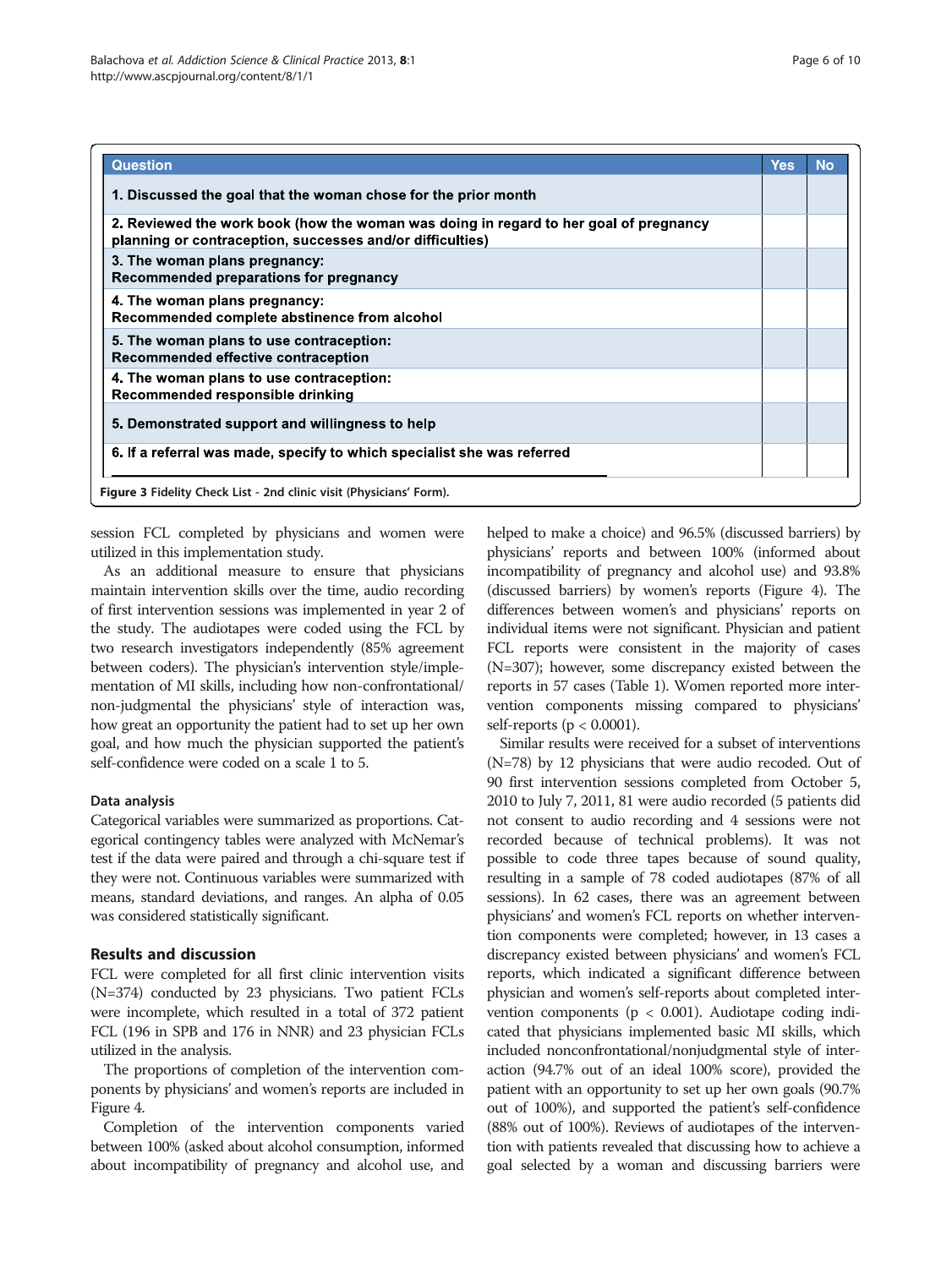<span id="page-6-0"></span>more likely to be omitted when the woman's goal was contraception. If a woman chose reducing alcohol consumption and planned pregnancy, physicians were more likely to discuss ways to reduce/avoid drinking and possible barriers. When the goal was delaying pregnancy, discussions of choices of contraception and barriers to consistent contraception use were limited or omitted.

#### Discussion

The overall pattern of results supports the feasibility and deliverability of a brief dual-focus AEP prevention model by OB/GYN physicians in Russia. The results are consistent with results of prior studies of alcohol reduction BPI and MI outside of Russia, namely that physicians will counsel their patients if they are provided skill training and quality control support [[49,50](#page-9-0)]. Recruitment and participation agreement rates were high, and the majority of physicians who attended the training met skill criteria. Physicians trained in DFBPI and provided with support, individual feedback about their performance, coaching, and consultation during the clinical trial demonstrated high rates of delivery of all DFBPI components. They were able to implement the intervention and integrate it into routine women's clinic visits. Based on reports from physicians, patients, and audiotapes, physicians outperformed the study intervention fidelity plan requirement that was set initially at 80% of the

components of the intervention with 90% of patient contacts. Similarly to Babor et al. [\[49\]](#page-9-0), both physicians' and women's reports indicated high performance in delivery of the intervention components. However, a discrepancy between women's and physicians' reports was significant with women more likely reporting omission of specific intervention components compared to physicians' selfreports. Although there may be several explanations for the discrepancy, a review of audiotapes indicated that providers may have thought that a patient had already understood a point so they did not need to cover it much when in fact the patient did not. That was observed particularly when physicians discussed with patients contraception options and possible barriers to reducing alcohol use or utilizing contraception consistently.

Discussing difficulties/barriers that may prevent a woman from achieving her AEP prevention goal appeared to be the most difficult component for physicians to implement (or for women to grasp) and was more likely to be omitted than other components of DFBPI. In Russia, family planning and contraception counseling are conducted by OB/GYN physicians as a part of routine women's health care. Therefore, the DFBPI training was focused more on intervention components related to alcohol consumption, which is not typically a part of OB/GYN services. The assumption was that if a woman selected delaying pregnancy/

|                | The doctor                                                               | <b>Woman's report Physician's</b><br>$(N=372)$ | report <sup>1</sup> ( $N=23$ ) |
|----------------|--------------------------------------------------------------------------|------------------------------------------------|--------------------------------|
| $\mathbf{1}$   | asked if I planned a pregnancy or used contraception                     | 0.987                                          | 0.997                          |
| 2              | asked about my alcohol consumption                                       | 0.989                                          | $\mathbf{1}$                   |
| 3              | told me about the incompatibility of pregnancy and<br>alcohol use        | $\mathbf{1}$                                   | $\mathbf{1}$                   |
| 4              | provided information on alcohol effects on the child                     | 0.995                                          | 0.995                          |
| 5.             | advised to either stop/reduce drinking or use effective<br>contraception | 0.995                                          | 0.995                          |
| 6              | asked me what I would choose                                             | 0.949                                          | 0.997                          |
| $\overline{7}$ | helped me to make my choice                                              | 0.959                                          | $\mathbf{1}$                   |
| 8              | discussed with me how to achieve the goal                                | 0.941                                          | 0.970                          |
| 9              | discussed barriers with me                                               | 0.938                                          | 0.965                          |
| 10             | made a follow-up appointment                                             | 0.978                                          | 0.992                          |
| 11             | I felt doctor's support and willingness to help                          | 0.997                                          | 0.992                          |

Figure 4 Proportion of completed intervention components. <sup>1</sup>The differences between women's and physicians' reports on individual items were not significant.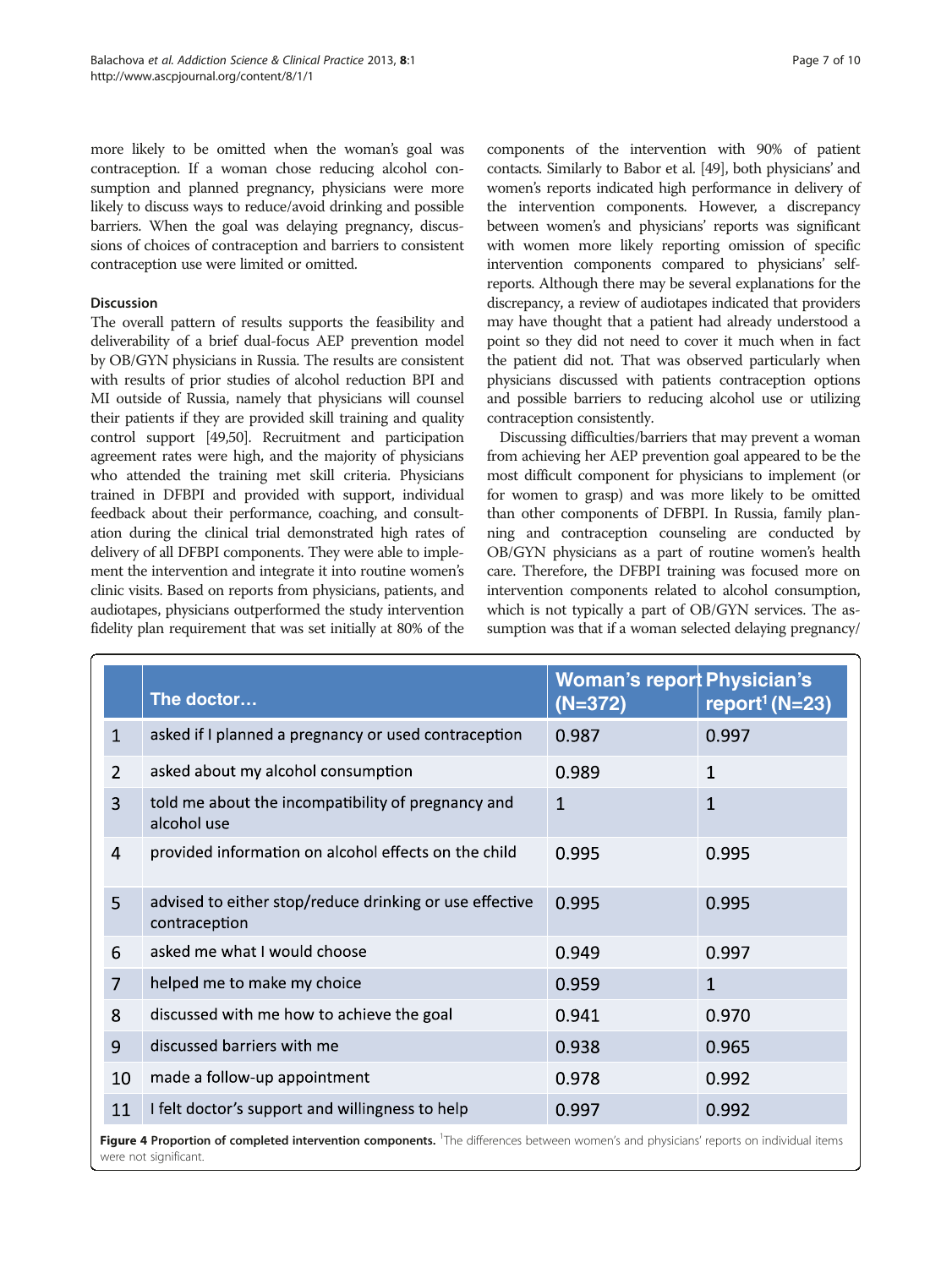<span id="page-7-0"></span>Table 1 Summary of physician and patient report discrepancies<sup>1</sup>

|                 |     | Physician (N=23) |     |
|-----------------|-----|------------------|-----|
|                 |     | <b>NO</b>        | YES |
| Patient (N=372) | NO. | כו               | 47  |
|                 | YFς | 10               | 295 |

<sup>1</sup> Discrepancies between physician and women responses were summed across all FCL questions. For example, if a patient reported Yes for every FCL question and a physician reported Yes for every question, there was agreement, which was coded as Yes/Yes (295 cases). If a patient reported Yes for every question but her physician reported No for one or more questions, that was Yes/No (10 cases). Discrepencies between physicians and patients reports were significant ( $p < 0.0001$ ).

contraception as her AEP reduction goal, the OB/GYN would be equipped with skills to address her goal of improving contraception use. Unexpectedly, physicians were more likely to omit discussing methods of achieving goals and possible barriers when a woman chose delaying pregnancy. The physicians trained in DFBPI and MI basic principles to address alcohol consumption appeared to be comfortable delivering alcohol reduction intervention components of the intervention; however, they demonstrated difficulty in implementing basic MI principles to address inconsistent contraception, e.g., providing information about contraception methods and discussing options and possible barriers to improve consistent contraception use. OB/GYN physicians may benefit from expanding the contraception component of the training and developing skills to better address their patients' contraception practices.

Strengths of this study include a relatively large sample size of 374 women and a combination of different methods that included physician and women's self-reports completed shortly after sessions and live or audiotaped intervention observations were important for cross-validation of the results. Monitoring was conducted systematically and patient and provider FCL were obtained for all intervention sessions. Although audio recording was completed for a subset of interventions only, results indicated agreement between the audiotape and FCL data about completion of specific intervention components. Study limitations also should be considered. The intervention was a part of a clinical trial, and physicians and patients were provided with a level of quality control support that may be higher than what is found in routine clinical practice, which may limit generalization. The study was limited to physicians in public OB/GYN clinics and to the patients attending these clinics, so generalization to other service systems should be made cautiously. It is possible that some women with high AEP risk, such as alcohol-dependent women, do not seek OB/GYN or prenatal care, and it is not clear how well this AEP prevention model would serve these women. However, Russian government statistics indicate that 96.4% of women receive prenatal services from public women's clinics [\[51](#page-9-0)],

and therefore, the study sample represents the major OB/GYN service delivery system in Russia.

#### Conclusions

This study supported the feasibility of incorporating DFBPI in routine women's clinics visits in Russia. Physicians trained in DFBPI were able to implement and maintain the intervention skills. Despite some discrepancies between women and physicians' reports regarding completed intervention components, there were far more congruencies, and OB/GYN physicians trained in the DFBPI, monitored, and supported during the study demonstrated performance that met or exceeded benchmarks. Broader implementation of these types of clinic-based, motivational dual-focus models outside of a research context may benefit from additional research that would determine the amount and type of quality control effort needed to obtain the highest costbenefit. This study demonstrates that multisite implementation is feasible, but it does not establish an implementation strategy that is necessarily the most efficient. Research is needed to identify efficient ways to support implementation of AEP prevention interventions in clinical settings.

#### **Endnotes**

<sup>a</sup>Risk for AEP among non-pregnant women was defined as at-risk alcohol consumption (four or more drinks on one occasion or eight or more drinks per week) plus the chance or intent to become pregnant [[38](#page-8-0)].

#### Abbreviations

AEP: Alcohol-exposed pregnancy (pregnancies); BI: Brief intervention; BPI: Brief physician intervention; DFBPI: Dual-focused brief physician intervention; FAS: Fetal Alcohol Syndrome; FASD: Fetal Alcohol Spectrum Disorders; FLC: Fidelity check list; MI: Motivational interviewing; NNR: The Nizhny Novgorod Region, Russia; OB/GYN: Obstetrics and gynecology (obstetrics and genecology physicians); SPB: St. Petersburg, Russia.

#### Competing interests

The study was supported by Grant Number R01AA016234 from the National Institutes of Health/National Institute on Alcohol Abuse and Alcoholism and Fogarty International Center and its contents are solely the responsibility of the authors and do not necessarily represent the official views of the NIH. The authors have no competing interests.

#### Authors' contributions

All authors have made substantial contributions to conception, design, gathering data, analysis, and/or interpretation of data and have contributed to the intellectual content and writing of the article. Specifically, TB: is PI on the study and led development of the study design, the intervention protocol and materials, measures, conducted supervision, coding, participated in data analysis, and drafted the manuscript; BB: have significantly contributed to the study conception and coordination, design, and analyzing data; MC: provided significant contribution to the study design and conceptualization, participated in the manuscript writing; GI: conducted research supervision, contributed significantly to developing the study materials; VS: coordinated study and collaborated with clinics, supervised and consulted physicians, conducted training of physicians; LT: contributed to the study conceptualization and coordination; EV: conducted research supervision, contributes to developing the study materials, provided significant contribution to the study coordination; IG: coordinated clinics and conducting interventions, conducted training of physicians and supervision; LS: coordinated data collection and conducting interventions, participated in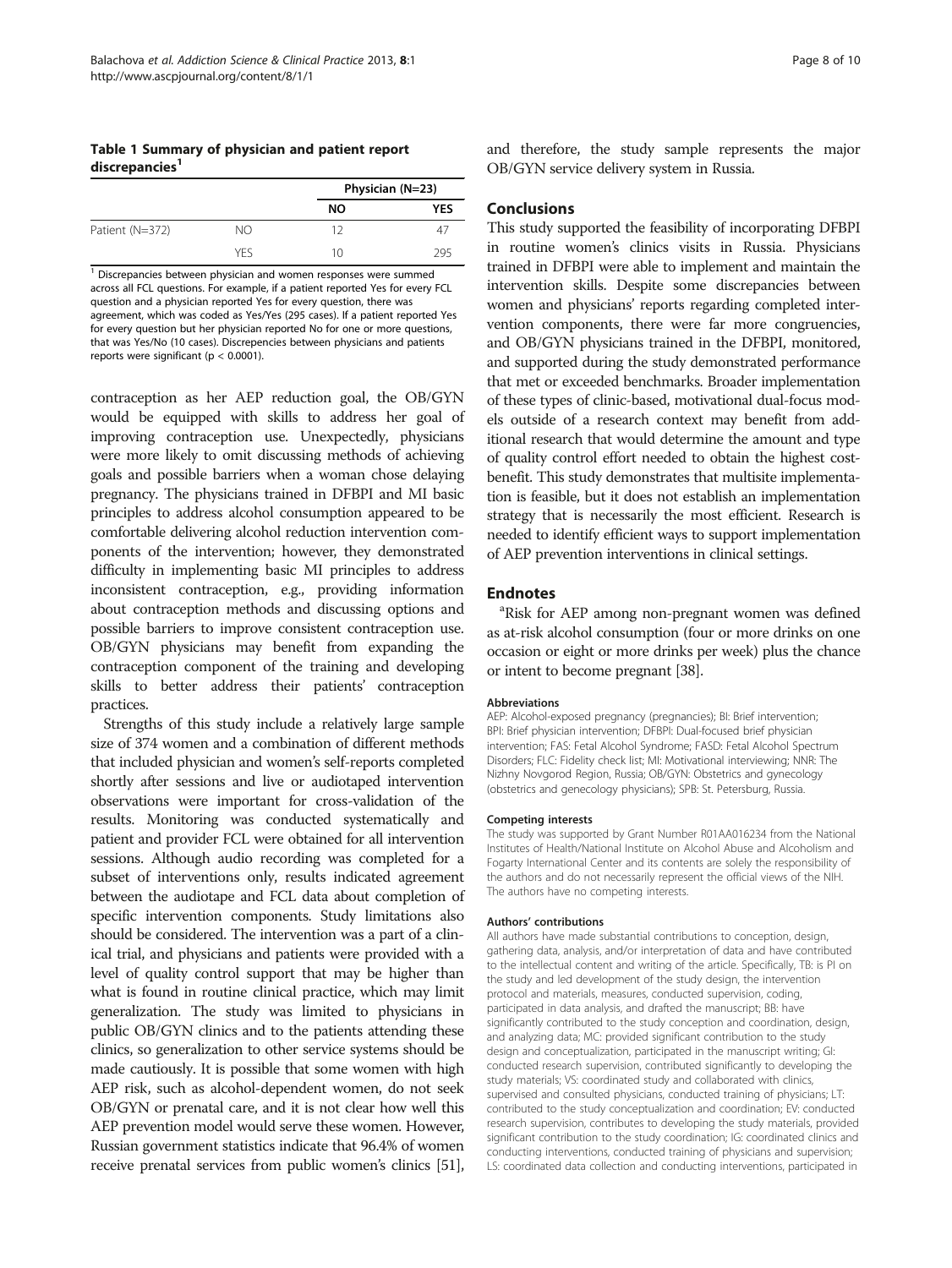<span id="page-8-0"></span>physicians supervision, prepared data for analysis; NK: participated in designing the study, performing statistical analysis, and preparing the manuscript. All authors read and approved the final manuscript.

#### Acknowledgments

Authors wish to thank consultants Linda Sobell, PhD, of Nova Southeastern University and Michael Fleming, MD/MPH, of the University of Wisconsin-Madison (currently at Northwestern University) for their invaluable advise to the study and Karen Beckman, MD, of the University of Oklahoma Health Science Center, the study advisor on protection of human subjects in research, acknowledge contribution of data collectors - graduate students from St. Petersburg State University and Nizhny Novgorod State Pedagogical University and physician interventionists from OB/GYN clinics, and to thank the study participants.

The study was supported by Grant Number R01AA016234 from the National Institutes of Health/National Institute on Alcohol Abuse and Alcoholism and Fogarty International Center and its contents are solely the responsibility of the authors and do not necessarily represent the official views of the NIH.

#### Author details

<sup>1</sup>The University of Oklahoma Health Sciences Center, 940 N.E. 13th Street, Nicholson Tower Suite 4900, Oklahoma City, OK 73104, USA. <sup>2</sup>St. Petersburg State University, 6 Makarova nab, St. Petersburg 199053, Russia. <sup>3</sup>St. Petersburg State Pediatric Academy, 54, Malaya Balkanskaya Str., St. Petersburg 192283, Russia. <sup>4</sup>Nizhny Novgorod State Pedagogical University, 12 UlyanovaStr., Nizhniy Novgorod 603950, Russia. <sup>5</sup>NSK Statistical Solutions LLC, Choctaw, OK 73020, USA.

#### Received: 13 March 2012 Accepted: 14 December 2012 Published: 8 January 2013

#### References

- 1. American Academy of Pediatrics, Committee on Substance Abuse and Committee on Children With Disabilities: Fetal alcohol syndrome and alcohol-related neurodevelopmental disorders. Pediatrics 2000, 106:358–361.
- 2. Bertrand J, Floyd RL, Weber MK, O'Connor M, Riley EP, Johnson KA, Cohen DE: National Task Force on FAS/FAE. Fetal Alcohol Syndrome: Guidelines for Referral and Diagnosis. Atlanta: Centers for Disease Control and Prevention; 2004.
- Streissguth AP, O'Malley K: Neuropsychiatric implications and long-term consequences of fetal alcohol spectrum disorders. Semin Clin Neuropsychiatry 2000, 5(3):177–190.
- 4. Warren KR, Hewitt BG, Thomas JD: Fetal alcohol spectrum disorders: research challenges and opportunities. Alcohol Res Health 2011, 34(1):4–14.
- 5. Abel EL, Sokol RJ: Incidence of fetal alcohol syndrome and economic impact of FAS-related anomalies. Drug Alcohol Depend 1987, 19:51–70.
- 6. May PA, Gossage JP, Kalberg WO, Robinson LK, Buckley D, Manning M, Hoyme HE: Prevalence and epidemiologic characteristics of FASD from various research methods with an emphasis on recent in-school studies. Dev Disabil Res Rev 2009, 15(3):176–192.
- 7. Miller LC, Chan W, Litvinova A, Rubin A, Comfort K, Tirella L, Cermak S, Morse B, Kovalev I: Fetal alcohol spectrum disorders in children residing in Russian orphanages: a phenotypic survey. Alcohol Clin Exp Res 2006, 30:531–538.
- 8. Riley EP, Guerri C, Calhoun F, Charness ME, Foroud TM, Li TK, Mattson SN, May PA, Warren KR: Prenatal alcohol exposure: advancing knowledge through international collaborations. Alcohol Clin Exp Res 2003, 27:118-135
- 9. Palchik A, Legonkova S, Sofronova G: Этнические особенности проявления алкогольного синдрома плода [Ethnic features of fetal alcohol syndrome manifestation]. Yakut Med J 2011, 34:22-25. (In Russian). <http://ymj.ykt.ru/images/stories/2-2011.pdf>.
- 10. Landgren M, Svensson L, Strömland K, Andersson Grönlund M: Prenatal alcohol exposure and neurodevelopmental disorders in children adopted from Eastern Europe. Pediatrics 2010, 125:e1178–e1185.
- 11. Floyd RL, O'Connor MJ, Sokol RJ, Bertrand J, Cordero JF: Recognition and prevention of fetal alcohol syndrome. Obstet Gynecol 2005, 106:1059–1064.
- 12. Warren KR, Foudin LL: Alcohol-related birth defects-the past, present, and future. Alcohol Res Health 2001, 25(3):153–158.
- 13. Centers for Diseases Control and Prevention: Alcohol use among pregnant and nonpregnant women of childbearing age: United States, 1991–2005. MMWR Morb Mortal Wkly Rep 2009, 58(19):529–532.
- 14. Skagerstrom J, Chang G, Nilsen P: Predictors of drinking during pregnancy: a systematic review. J Womens Health 2011, 20:901-913.
- 15. Floyd RL, Decoufle P, Hungerford DW: Alcohol use prior to pregnancy
- recognition. Am J Prev Med 1999, 17:101–107.
- 16. Ethen MK, Ramadhani TA, Scheherele AE, Canfield MA, Wyszynsji DF, Druschel CM, Romitti PA: National birth defects prevention study. Matern Child Health J 2007, 13:274–285.
- 17. Clarren SK, Astley SJ, Gunderson VM, Spellman D: Cognitive and behavioral deficits in nonhuman primates associated with very early embryonic binge exposures to ethanol. J Pediatr 1992, 121(5 Pt 1):789-796.
- 18. Floyd RL, Ebrahim SH, Boyle CA, Observations from the CDC: Preventing alcohol-exposed pregnancies among women of childbearing age: the necessity of a preconceptional approach. J Womens Health Gend Based Med 1999, 8:733–736.
- 19. Balachova T, Bonner B, Chaffin M, Bard D, Isurina G, Tsvetkova L, Volkova E: Women's alcohol consumption and risk for alcohol-exposed pregnancies in Russia. Addiction 2012, 107(1):109–117.
- 20. Kristjanson AF, Wilsnack SC, Zvartau E, Tsoy M, Novikov B: Alcohol use in pregnant and non-pregnant Russian women. Alcohol ClinExp Res 2007, 31:299-307.
- 21. Chambers CD, Kavteladze L, Joutchenko L, Bakhireva LN, Jones KL: Alcohol consumption patterns among pregnant women in the Moscow region of the Russian Federation. Alcohol 2006, 38:133–137.
- 22. The Project CHOICES Intervention Research Group: Reducing the risk of alcohol-exposed pregnancies: a study of a motivational intervention in community settings. Pediatrics 2003, 111(5):1131–1135.
- 23. Babor TF, McRee BG, Kassebaum PA, Grimaldi PL, Ahmed K, Bray J: Screening, brief intervention, and referral to treatment (SBIRT): toward a public health approach to the management of substance abuse. Subst Abus 2007, 8(3):7–30.
- 24. Whitlock EP, Polen MR, Green CA, Orleans T, Klein J: Behavioral counseling interventions in primary care to reduce risky/harmful alcohol use by adults: a summary of the evidence for the U.S. preventive services task force. Ann Intern Med 2004, 140(7):557–568.
- 25. Chang G, Mcnamara TK, Orav EJ: Brief intervention for prenatal alcohol use: a randomized trial. Obstet Gynecol 2005, 105(5):991-998.
- 26. Hankin J, McCaul ME, Heussner J: Pregnant, alcohol-abusing women. Alcohol Clin Exp Res 2000, 24:1276–1286.
- 27. Chang G, Goetz MA, Wilkins-Haug L, Berman S, Hankin J, McCaul ME, Heussner J: A brief intervention for prenatal alcohol use: an in-depth look. J Subst Abuse Treat 2000, 18(4):365–369.
- 28. Manwell LG, Fleming MF, Mundt MP, Stauffacher EA, Barry KL: Treatment of problem alcohol use in women of childbearing age: results of a brief intervention trial. Alcohol Clin Exp Res 2000, 24:1517–1524.
- 29. O'Connor MJ, Whaley SE: Alcohol use in pregnant low-income women. J Stud Alcohol 2003, 64(6):773–783.
- 30. Fleming MF, Lund MR, Wilton G, Landry M, Scheets D: The Healthy Moms study: the efficacy of brief alcohol intervention in postpartum women. Alcohol Clin Exp Res 2008, 32(9):1600–1606.
- 31. Nilsen P: Brief alcohol intervention to prevent drinking during pregnancy: an overview of research findings. Curr Opin Obstet Gynecol 2009, 21(6):496–500.
- 32. Chang G: Screening and prevention in prenatal care settings. Alcohol Res Health 2004, 28(2):80–84.
- 33. Committee opinion No. 496. American College of Obstetricians and Gynecologists: At-risk drinking and alcohol dependence: obstetric and gynecologic implications. Obstet Gynecol 2011, 118:383–388.
- Stade BC, Dzendoletas, Sgro M, Dowswell T, Bennett D: Psychological and/ or educational interventions for reducing alcohol consumption in pregnant women and women planning pregnancy (Review). Cochrane Database Syst Rev 2009, 27.
- 35. Miller WR, Sorensen JL, Selzer JA, Brigham GS: Disseminating evidencebased practices in substance abuse treatment: a review with suggestions. J Subst Abuse Treat 2006, 31(1):25-39.
- 36. Chang G: FASD: Prevention and nutrition: Commentary on Floyd, Denny and Weber, and Nguyen and Thomas. In Encyclopedia on Early Childhood Development [online]. Edited by Tremblay RE, Boivin M, De V, Peters R. Montreal: Centre of Excellence for Early Childhood Development and Strategic Knowledge Cluster on Early Child Development; 2011:1–5.
- 37. Andréasson S, Hjalmarsson K, Rehnman C: Implementation and dissemination of methods for prevention of alcohol problems in primary health care: a feasibility study. Alcohol Alcohol 2000, 35(5):525-530.
- 38. Babor TE, Higgins-Biddle J, Dauser D, Higgins P, Burleson JA: Alcohol screening and brief intervention in primary care settings: implementation models and predictors. J Stud Alcohol 2005, 66(3):361.